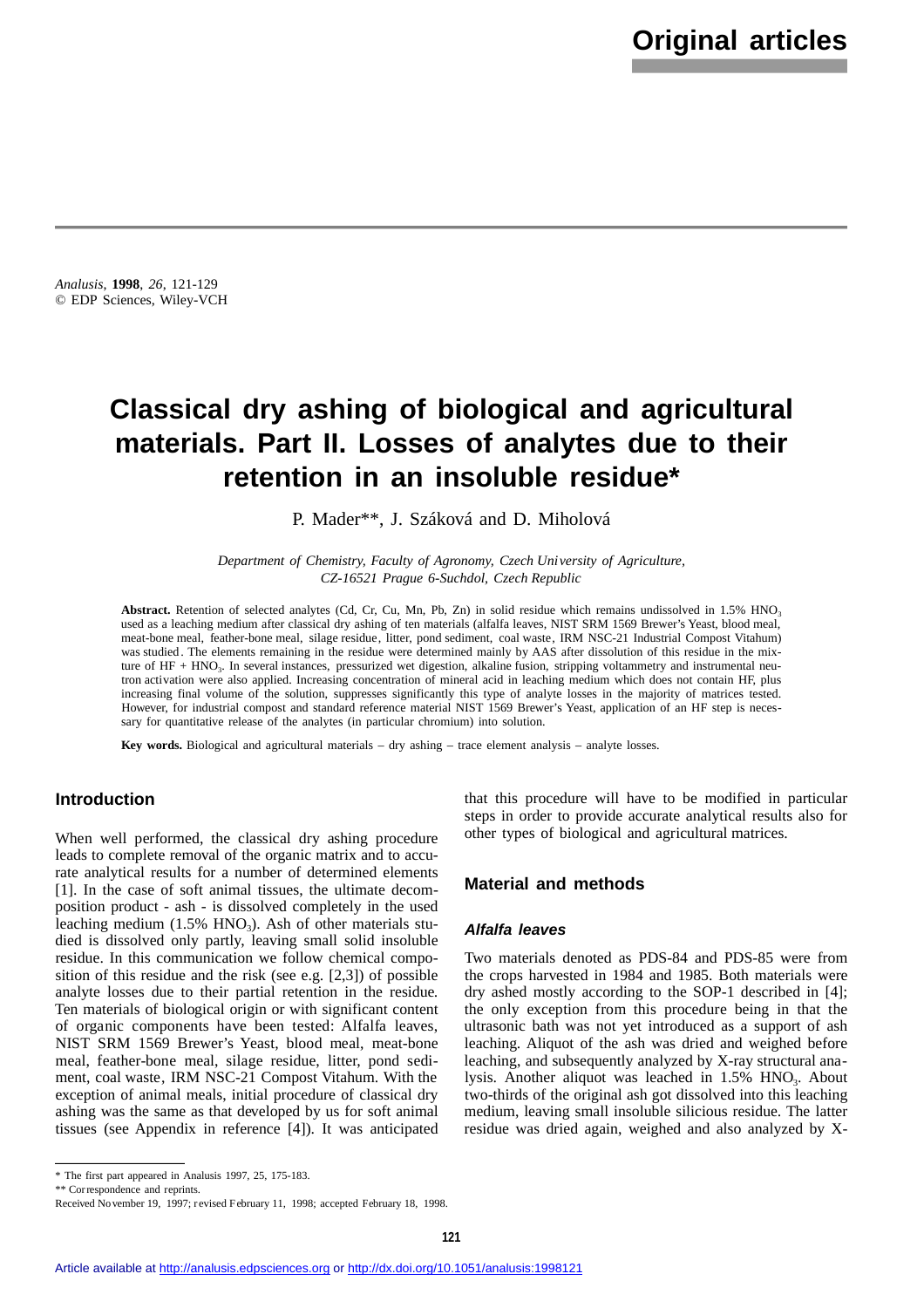ray structural analysis. Its content of selected elements (Cd, Cu, Co, Ni, Pb, Zn) was determined by instrumental neutron activation analysis (INAA) and/or atomic absorption spectrometry (AAS); in the case of Cd, Cu and Pb also by differential pulse anodic stripping voltammetry (DPASV). In the latter two cases, silicious residue had to be first dissolved in the mixture of conc.  $HNO<sub>3</sub> + HF (2 + 1)$  in 100 mL Teflon beakers. After removal of silicon, acids and water by slow evaporation on Teflon-covered hot plate at 150  $\degree$ C, the solid residue was dissolved in  $0.1-M$  HNO<sub>3</sub>. Instrumentation included a flame atomic absorption spectrometer Varian SpectrAA-40 (Australia), a Perkin-Elmer 4000 atomic absorption spectrometer (USA) with a HGA-500 graphite furnace (ET-AAS), and polarographic analyser PA-3 with SMDE-1 static mercury drop electrode, Laboratorní prístroje, Czech Republic (DPASV). For X-ray structural analysis of the plant ash and of its silicious residue the difractometer DRON-2, Cu-radiation and C-filter were used. For the evaluation we used American conversion table ICPDS; corresponding indexes are given in parentheses behind the formulas presented in the part Results. Arc atomic emission spectrography was performed using a spectrograph PGS-2 (Zeiss, Germany).

#### *NBS SRM 1569 Brewer's Yeast*

Solid residues from 13 individual digests obtained by dry ashing of this reference material according to SOP-1 were combined into one integrated sample and treated by the mixture of HF and  $HNO<sub>3</sub>$  as described above for alfalfa leaves. Cr content in the  $0.1-M$  HNO<sub>3</sub> solution was determined by flame atomic absorption spectrometry (FAAS) with  $N_2O$ acetylene flame .

#### *Animal meals*

Three types of animal meals used (meat-bone, feather-bone and blood meal) were described elsewhere [5]. SOP-1 has been modified in the step of ash leaching: Instead of 1.5%  $HNO<sub>3</sub>$ , the ash was leached by 10%  $HNO<sub>3</sub>$ . Solid residue still remaining was dissolved with the mixture of  $HF + HNO<sub>3</sub>$  $(1 + 2)$  and contents of Pb, Cd and Cr (final solutions in 1.5% HNO<sub>3</sub>) were determined by FAAS (air-acetylene for Cd and Pb,  $N_2O$ -acetylene for Cr).

## *Components of industrial compost*

Eight samples of four different sorts of components of industrial composts commonly used in the Czech Republic (coal waste, pond sediment, silage residue, litter) were analyzed for their contents of Pb, Cd and Cr by FAAS after the SOP-1 dry ashing. The insoluble fractions of the ash were washed by deionized water, quantitatively transferred to Te flon beakers and mixture of  $HF + HNO<sub>3</sub>$  (1 + 2) was added (45 mL per 1 g of the sample). Since after this treatment still relatively considerable part of residue remained insoluble (see Fig. 1), the  $HF + HNO<sub>3</sub>$  treatment was repeated. The part of analytes which got dissolved in the mixture of  $HF + HNO<sub>3</sub>$  was determined by FAAS. The solid residue which remained insoluble after this second treatment was dried, weighed and subsequently decomposed by either aggressive wet decomposition or by alkaline fusion described below.

a) insoluble in  $1.5\%$  HNO<sub>3</sub>



b) insoluble in  $HF + HNO<sub>3</sub>$ 



**Fig. 1.** Ratio of insoluble residues after dry ashing of selected components of compost; residue 1: insoluble in 1.5% HNO<sub>3</sub>, residue 2: after HF + HNO<sub>3</sub> attack of residue 1, residue 3: after HF + HNO<sub>3</sub> attack of residue 2. Residue 3 for pond sediments and litter not determined.  $\blacksquare$  residue 1,  $\blacksquare$  residue 2,  $\Box$  residue 3.

*Wet decomposition:* About 0.2 g of sample was exactly weighed in a platinum crucible and calcified on the flame. The samples were then digested by a mixture of conc. HF and conc.  $H_2SO_4$  at 80 °C overnight. Since the sample mass was not affected we conclude that all silicon present was completely removed already by previous treatment with HF + HNO<sub>3</sub>. The samples were decomposed by pressurized wet digestion in conc. HCl at 200 °C for 20 h. In the case of the pond sediment, a fine black material remained after this treatment; it has been removed by filtration. Solutions were filled up to 100 mL by distilled water in polyethylene volumetric flasks. Contents of Ca, Mn, Fe and Mg were determined by FAAS, while those of Na and K by flame atomic emission spectrometry (FAES). 0.1% La<sup>3+</sup> and 0.3% Cs<sup>+</sup> solutions were added as spectrochemical buffers. The content of P was determined spectrophotometrically by measurement of yellow color of phosphomolybdate complex in presence of  $HClO<sub>4</sub>$  which was added after the evaporation of HCl.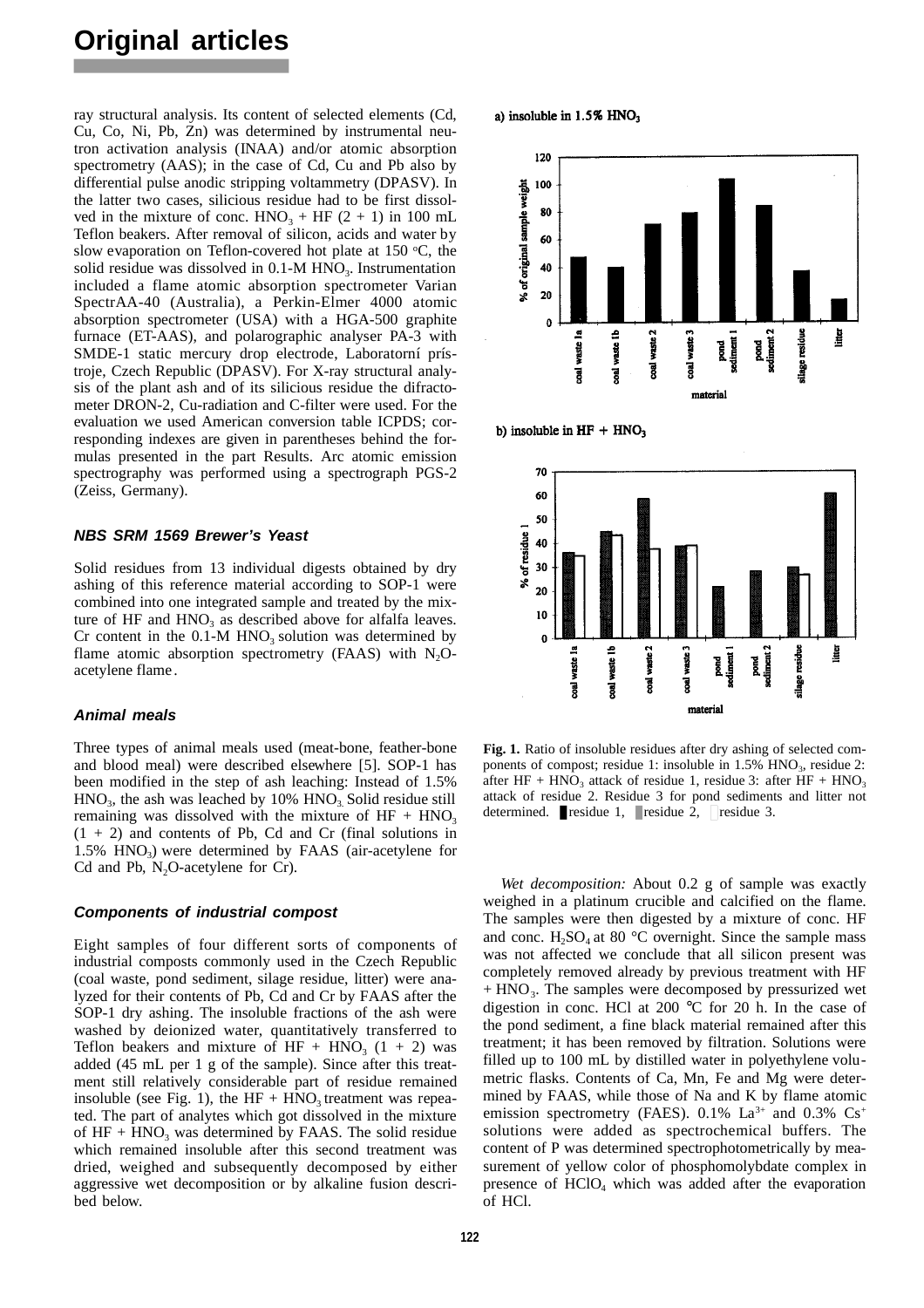*Alkaline fusion:* Exactly about 0.2 g of sample was fused in platinum crucible with a mixture of  $Na_2CO_3$  and  $KNO_3$ at 750 °C. After this treatment, the sample was quantitatively transferred by 40 mL of diluted HCl  $(1 + 1)$  into a 250 mL volumetric flask and filled up to mark by distilled water. Content of Ti in this solution was determined spectrophotometrically with TIRON in acetate buffer in presence of thioglycolic acid; the sum of  $Fe + Al + Ti$  was determined complexometrically in urotropine - buffered solution by retitration of superfluous CYDTA (cyclohexanediamine tetraacetic acid) by 0.05-M Zn solution with xylene orange.

In one sample of coal waste, macro- and microelements were determined also by INAA.

#### *IRM NSC-21 Compost Vitahum*

Two experiments were carried out in order to determine optimal decomposition procedure for this material:

*Experiment I:* Material was ashed according to the SOP-1 and five variations of ash leaching were applied  $(1-5, 1)$ Tab. I). In each variant, eight 1 g portions of sample were decomposed and Cd, Cu, Cr, Mn, Pb and Zn were determined in the leachate by FAAS (acetylene-air). Solid residues of three digests from each variant were collected and treated by the mixture of  $HF$  and  $HNO<sub>3</sub>$  similarly as in the above described case of industrial compost components and contents of Cd, Cu, Cr, Mn, Pb and Zn determined in resulting solutions.

*Experiment II:* Drv ashing according to SOP-1 was compared with dry ashing completed by decomposition of silicious residue in HF, and with wet digestion. Variants A-D are specified in table I.

All the solutions were measured for contents of Pb, Cd and Cr by FAAS (acetylene-air). For Cr, acetylene- $N<sub>2</sub>O$ flame was used.

Statistical evaluation of the results was carried out with the *t*-test at the significance level  $= 0.05$ .

#### **Results**

#### *Alfalfa leaves PDS-84*

#### *Analysis of the silicious fraction of the ash*

INAA analysis has shown (Table II) that the main matrix elements are Ca  $(11 - 12\%)$ , S  $(10\%)$  and Si  $(8 - 10\%)$ , followed by K  $(4\%)$ , Fe  $(0.6\%)$ , and Na  $(0.3\%)$ . Neither phosphorus nor oxygen were determined. If we express S as  $SO_4$  and the other matrix elements as oxides (Fe as Fe<sub>2</sub>O<sub>3</sub>), we get 32.9% for oxygen in the residue, and the sum of the elements Ca, S, Si, K, Fe, Na and O represents 68% of the residue mass. It can be assumed that it also contains phosphorus, which in the form of phosphate or polyphosphates is probably responsible for most of the remaining 32% of the residue mass.

The INAA analysis further revealed that the residue contains, even though in trace amounts, a number of other elements. Of those that we determined in the supernatant, Cd, Co, and Zn have been found by INAA also in the residue. The determination limit of Cd by INAA is very high

**Table I.** Individual variants of experiments with IRM NSC-21. Experiment I: modifications of ash leaching step in dry ashing according to SOP-1; Experiment II: dry and wet ashing, also in combination.

| Experiment I:  |                                                                                  |                                                                |  |  |
|----------------|----------------------------------------------------------------------------------|----------------------------------------------------------------|--|--|
| Variant        | Ash leaching                                                                     | Additional operations                                          |  |  |
| -1             | 15 mL of $1.5\%$ HNO <sub>3</sub>                                                |                                                                |  |  |
| 2              | 5 mL of $HNO_3$ conc., filled up to 15 mL by 1.5% $HNO_3$                        | $\overline{\phantom{m}}$                                       |  |  |
| 3              | 5 mL of HNO <sub>3</sub> conc.                                                   | Evaporated on hot plate (160 °C), dissolved in ultrasonic bath |  |  |
|                |                                                                                  | in 15 mL of $1.5\%$ HNO <sub>3</sub>                           |  |  |
| $\overline{4}$ | 4 mL of HNO <sub>3</sub> conc. $+$ 1 mL of H <sub>2</sub> SO <sub>4</sub> conc., |                                                                |  |  |
|                | filled up to 15 mL by 1.5% $HNO3$                                                |                                                                |  |  |
| 5              | 4 mL of HNO <sub>3</sub> conc. $+$ 1 mL of H <sub>2</sub> SO <sub>4</sub>        | evaporated on hot plate (320 °C), dissolved in ultrasonic bath |  |  |
|                |                                                                                  | in 15 mL of $1.5\%$ HNO <sub>3</sub>                           |  |  |

| Experiment II: |  |
|----------------|--|
|                |  |

| Variant      | Type of ashing              | Ashing operations                                                                                        | Final dissolution of the digest                           |
|--------------|-----------------------------|----------------------------------------------------------------------------------------------------------|-----------------------------------------------------------|
| $\mathbf{A}$ | dry ashing                  | see SOP-1 $[4]$                                                                                          | see variant 2 of experiment I                             |
| B            | combined wet and dry ashing | wet ashing in $HF + HNO3$ mixture<br>at 150 $\degree$ C followed by dry ashing<br>according to variant A | according to variant A                                    |
| $\mathbf C$  | dry ashing                  | sample mass 20% less as compared<br>to A, all remaining steps as in A                                    | 50 mL of $1.5\%$ HNO <sub>2</sub> , filtration of the ash |
| D            | wet ashing                  | 5 mL $HNO3 + 5$ mL $H2O2 +$                                                                              | 100 mL of diluted HCl                                     |
|              |                             | 1 mL H <sub>2</sub> SO <sub>4</sub> under reflux at 210 °C                                               | (final concentration of HCl 1-M)                          |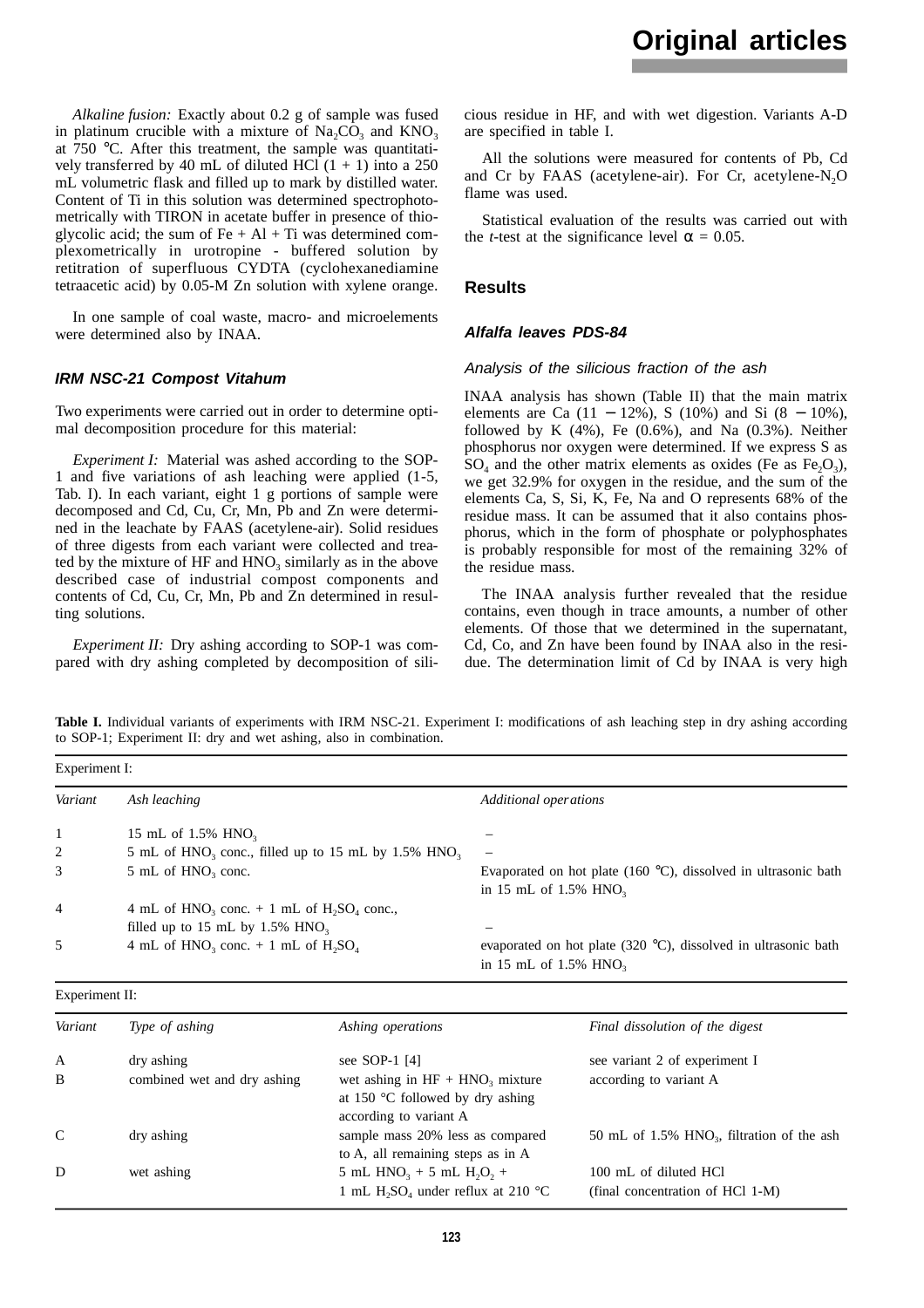**Table II.** Results for INAA elemental analysis of silicious residue after dry ashing of alfalfa leaves PDS-84. Except Ca, K, S and Si, contents are given in mg kg<sup>−</sup><sup>1</sup> .

|                | Element Content | Element | Content | Element | Content |
|----------------|-----------------|---------|---------|---------|---------|
| Al             | 7310            | Eu      | 0.25    | Sc      | 1.97    |
|                |                 |         |         |         |         |
| As             | 8.37            | Fe      | 4670    | Si      | 7.98%   |
| Au             | 0.0065          | Hf      | 2.75    | Sm      | 1.37    |
| Ba             | 2200            | K       | 3.81%   | Sr      | 362     |
| Ca             | 12.0%           | La      | 12.0    | Ta      | 0.39    |
| C <sub>d</sub> | $\leq$ 2        | Mn      | 101     | Ti      | 1460    |
| Ce             | 15.4            | Na      | 2450    | Th      | 2.38    |
| Cr             | 17.4            | Rh      | 27.0    | V       | 10.6    |
| Cs             | 0.76            | S       | 9.57%   | W       | 1.57    |
| Co             | 1.00            | Sb      | 1.05    | Zn      | 39.8    |

(2 mg kg<sup>−</sup><sup>1</sup> ) and thus the analytical result for the Cd content in the residue, i.e.  $\lt 2$  mg kg<sup>-1</sup>, is not of use for estimation of retention of cadmium in the residue. For cobalt and zinc we found values of 1 mg kg<sup>-1</sup> and 39.8 mg kg<sup>-1</sup>, respectively. Taking into account the original weight of the sample PDS-84, these contributions represent 40  $\mu$ g kg<sup>-1</sup> for Co, and 1.57 mg kg<sup>-1</sup> for Zn. If we compare these values with those found in the supernatant and relate them to the original weight of sample PDS-84, it follows (Tab. III) that the fraction of the total heavy metal content retained in the insoluble residue represents 17% for Co, and 4.9% for Zn.

#### *Alfalfa leaves IRM PDS-85*

#### *Analysis of ash*

X-ray structural analysis of the ash has revealed two main crystalline components, i.e.  $(Ca_{0.04}Mg_{0.45}Fe_{0.48})SiO_3$  (13-421) pigeonite and KCl (4-587) sylvine. CaCO<sub>3</sub> calcite and  $SiO<sub>2</sub>$ quartz form further constituents. The used method is able to detect only crystalline components which are present in amounts exceeding  $5 - 10\%$ . Chemical analysis of the ash (h)as shown that it contains  $0.69\%$  of NO<sub>3</sub><sup>-</sup>. Weight loss due to incineration of the ash at 1000 °C to the constant weight represents 35.0%. Arc spectrographic emission analysis revealed lines of A1, Ba, Bi, Ca, Fe, Mg, Mn, Ni, P, Pb, and Sn. Emission lines of As, Co, Sb and Zn were not detected.

#### *Analysis of the silicious fraction of the ash*

X-ray structural analysis showed that the major crystalline component of the insoluble residue is  $SiO<sub>2</sub>$ . In addition,  $Ca<sub>2</sub>(SO<sub>4</sub>)<sub>2</sub>$ .H<sub>2</sub>O (24-1068) bassenite (higher-temperature modification),  $KNO_3$ , CaCO<sub>3</sub> calcite, and CaSO<sub>4</sub> anhydrite were also found in decreasing amounts. After the dissolution of the residue in the  $HNO<sub>3</sub> + HF$  mixture we determined Cd and Pb by DPASV. The Cd content was in all cases below the detection limit (1  $\mu$ g kg<sup>-1</sup> of the residue); the Cd found in the supernatant represented after recalculation to the original weight the value of  $0.117$  mg kg<sup>-1</sup> Cd in PDS-85. Hence, after recalculation to the original material, the losses of Cd due to its retention in the sediment amount to less than 0.2%. On the other hand, the Pb content varies significantly and the contribution of the residue makes 0.7 to  $11.3\%$  of the total Pb content in this material (2.08 mg kg<sup>−</sup><sup>1</sup> Pb). The table III summarizes the contents of all elements both in the supernatant and in the sediment and for both PDS-84 and PDS-85.

#### *NBS SRM 1569 Brewer's Yeast*

After classical dry ashing according to SOP-1, only 1.35 mg kg<sup>−</sup><sup>1</sup> Cr, i.e. 65% of the certified value, was found. Another 0.8 mg kg<sup>−</sup><sup>1</sup> Cr was found after dissolution of solid residue by the mixture of  $HF + HNO<sub>3</sub>$ . The sum of these two values, i.e. 2.15 mg kg<sup>−</sup><sup>1</sup> Cr, agrees well with the certified value 2.12 mg kg $^{-1}$  Cr.

#### *Animal meals*

In this case, the ash was leached by  $10\%$  HNO<sub>3</sub>. After the subsequent treatment of the insoluble residue by the mixture of  $HF + HNO<sub>3</sub>$ , only 40 – 60% of this residue got dissolved. Obviously the dominant part of this residue is not a silicate material. In the dissolved part of the residue, only 1.0 − 6.0% of total Cd, 1.5 − 4.7% Pb and 0.9 − 4.3% Cr were found. In addition, ash leaching into larger volume of  $HNO<sub>3</sub>$ can lead to better dissolution of matrix elements contained in the ash.

#### *Components of industrial compost*

Contents of Pb, Cd and Cr in a fraction of analytes dissolved in the mixture of  $HF + HNO<sub>3</sub>$  are summarized in figure 2. Remaining part of lead, chromium and in a lower extent of cadmium in the solid residue after dissolving of the ash in  $1.5\%$  HNO<sub>3</sub> is evident. There are great differences among different materials and different samples collected on the same place, as well. However, retained analytes could be bound either inside the silicate residue or on its surface. More aggressive dissolution procedure recommended for chromium in  $[6]$  (add 5 mL of HNO<sub>3</sub> conc., let stand for 1 hour and then dissolve the sample in diluted  $HNO<sub>2</sub>$  using an ultrasonic bath) has indeed led to better release of elements from the insoluble residue. In our internal reference material SLUDGE B containing 450 mg kg<sup>−</sup><sup>1</sup> Pb we found only 184 mg kg<sup>−</sup><sup>1</sup> Pb after classical dry ashing according to SOP-1 but  $420$  mg kg<sup>-1</sup> Pb using more aggressive dissolution recommended in [6].

Multielement INAA analysis of coal waste sample (unfortunately without important matrix elements S, Si and P) suggests possible problems caused by very complex matrix of this type of sample (Tab. IV).

Macroelement composition of coal waste and pond sediment solid residues from dry ashing after repeated treatment by the mixture of  $HF + HNO<sub>3</sub>$  yielded the following results: for coal waste  $Al_2O_3 22.9$ %,  $Fe_2O_3 11.3$ %, CaO 0.34%, MgO 0.79%, Na<sub>2</sub>O 0.49%, K<sub>2</sub>O 1.08%, TiO<sub>2</sub> 0.96%, MnO 0.04%,  $P_2O_5$ , 0.60%, loss after evaporation with HF + H<sub>2</sub>SO<sub>4</sub> 60.5%; total 98.9%: for pond sediment  $Al_2O_3 27.5%$ , Fe<sub>2</sub>O<sub>3</sub> 5.41%, CaO 2.98%, MgO 1.99%, Na<sub>2</sub>O 1.76%, K<sub>2</sub>O 6.75%, TiO<sub>2</sub> 1.92%, MnO  $0.07\%$ ,  $P_2O_5$ , 0.47%, loss after evaporation with  $HF + H<sub>2</sub>SO<sub>4</sub>$  39.7%; total 88.5%. The complete removal of silicates by this procedure as well as great differences between individual samples studied are evident in this case.

#### *IRM NSC-21 Compost Vitahum*

Both consensus and information values of element contents in IRM NSC-21 [7] for the elements determined in this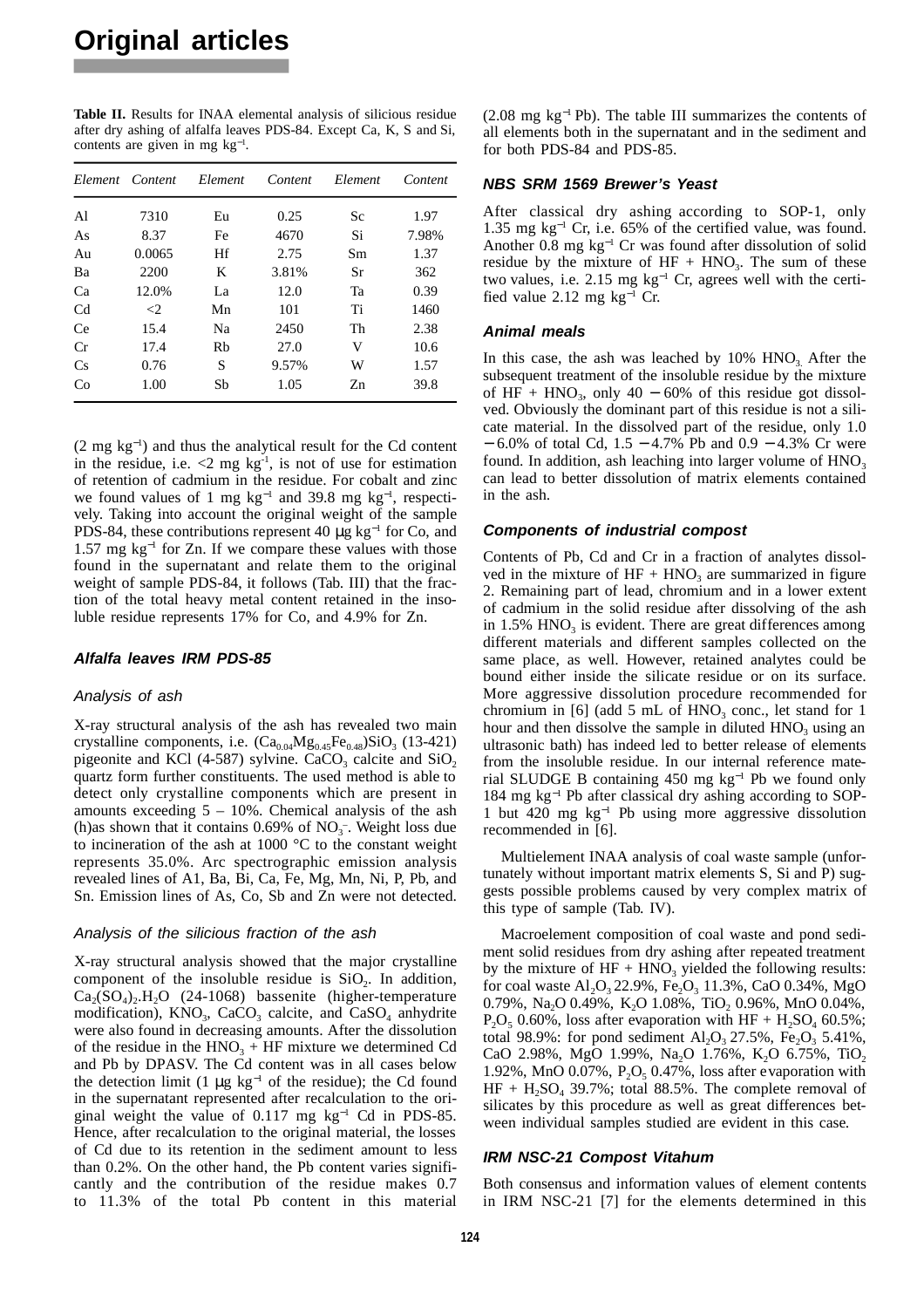



Table IV. Results for INAA elemental analysis of coal waste sample. Except Fe and K, results are given in mg  $kg^{-1}$ .

| Element | standard<br>mean<br>deviation |                   | Relative<br>standard<br>deviation $(\%)$ |  |
|---------|-------------------------------|-------------------|------------------------------------------|--|
| Ag      | < 1.2                         |                   |                                          |  |
| As      | 8.2                           | 0.30              | 3.7                                      |  |
| Br      | 7.1                           | 0.17              | 2.4                                      |  |
| Cd      | $<$ 5                         |                   |                                          |  |
| Ce      | 67.0                          | 4.3               | 6.4                                      |  |
| Co      | 10.7                          | 0.22              | 2.1                                      |  |
| Cr      | 111                           | 3.9               | 3.5                                      |  |
| Cs      | 7.9                           | 0.24              | 3.0                                      |  |
| Eu      | 1.03                          | 0.033             | 3.2                                      |  |
| Fe, %   | 2.42                          | 0.169             | 7.0                                      |  |
| Hf      | 2.6                           | 0.26              | 10.0                                     |  |
| Hg      | < 0.7                         | $\qquad \qquad -$ | $\equiv$                                 |  |
| K, %    | 0.448                         | 0.028             | 6.2                                      |  |
| La      | 32.0                          | 0.47              | 1.5                                      |  |
| Lu      | 0.23                          | 0.048             | 20.9                                     |  |
| Mo      | 4.0                           | 0.5               | 12.5                                     |  |
| Na      | < 0.35                        |                   | $\qquad \qquad -$                        |  |
| Rb      | 60.0                          | 3.0               | 5.0                                      |  |
| Sb      | 2.5                           | 0.95              | 38.0                                     |  |
| Sc      | 16.2                          | 0.13              | $0.8\,$                                  |  |
| Se      | 5.7                           | 0.51              | 9.0                                      |  |
| Sr      | 4.9                           | 0.22              | 4.5                                      |  |
| Te      | 1.54                          | 0.091             | 5.9                                      |  |
| Tn      | 10.2                          | 0.29              | 2.8                                      |  |
| V       | 2.8                           | 0.26              | 8.9                                      |  |
| W       | 1.5                           | 0.10              | 6.7                                      |  |
| Yb      | 1.5                           | 0.10              | 6.7                                      |  |
| Zn      | 83.0                          | 6.1               | 7.4                                      |  |

**Fig. 2.** Components of compost; the contents of Pb, Cd and Cr in a fraction of ash which got dissolved in  $1.5\%$  HNO<sub>3</sub> and remaining solid residue. 100% = sum of both parts, Cr in coal waste 1b not determined.  $\blacksquare$  residue,  $\Box$  solution.

study are as follows: consensus values  $0.457 \pm 0.047$  mg kg-1 Cd, 27.2 ± 2.6 mg kg<sup>−</sup><sup>1</sup> Cu, 14.7 ± 1.2 mg kg<sup>−</sup><sup>1</sup> Pb,  $123 \pm 5$  mg kg<sup>-1</sup> Zn, information values 446 ± 82 mg kg<sup>-1</sup> Mn, 55.7 ± 7.7 mg kg<sup>-1</sup> Cr. Results of methodological study in which different methods of decomposition of the sample were applied are summarized in figures 3-5.

Table III. Comparison of the content of metals (in μg kg<sup>−1</sup> of alfalfa leaves) determined in the supernatant (AAS, DPASV) and in the insoluble residue.

| Metal |             | PDS-84                |            |             | PDS-85                   |                                |  |
|-------|-------------|-----------------------|------------|-------------|--------------------------|--------------------------------|--|
|       | supernatant | residue               | % of total | supernatant | residue                  | % of total                     |  |
| Co    | 192         | 40 <sup>a</sup>       | 17         | 159         |                          | $\qquad \qquad \longleftarrow$ |  |
| Cd    | 99          | $<$ 2000 <sup>a</sup> |            | 129         | $< 0.25^{\rm b}$         | < 0.2                          |  |
| Cu    | 7800        | -                     |            | 8180        | $\overline{\phantom{m}}$ | $\qquad \qquad -$              |  |
| Ni    | 1430        |                       |            | 1430        | —                        | $\overline{\phantom{m}}$       |  |
| Pb    | 919         |                       |            | 1890-1990   | $15 - 240^{\circ}$       | $0.7 - 11.3$                   |  |
| Zn    | 30500       | $1570^{\circ}$        | 4.9        | 30400       | $\overline{\phantom{0}}$ | $\overline{\phantom{m}}$       |  |

a) determined by INAA

b) determined by DPASV after dissolution of the residue in  $HNO<sub>3</sub> + HF$ .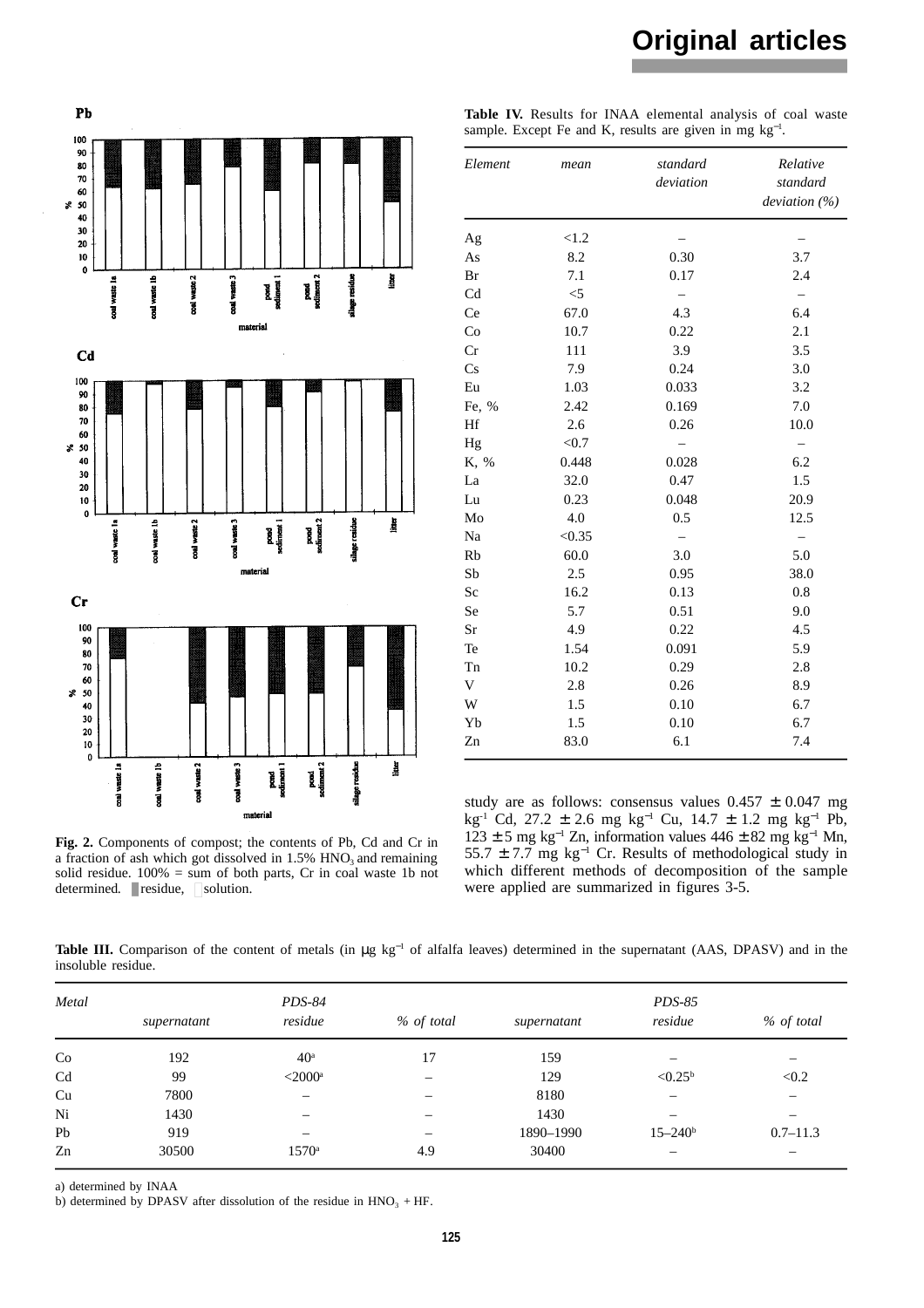

**Fig. 3.** Values for element contents in material NSC-21 (mg kg<sup>−</sup><sup>1</sup> ) obtained after ash leaching for individual variants of experiment I. Arithmetic means,  $n = 8$ . Losses in insoluble residue were neglected.

#### *Experiment I*

The results for Pb, Cd, Cu, Cr, Zn and Mn after classical dry ashing (in dependence on individual variants mentioned in Tab. Ia) suggested insufficient release of all the elements studied in the case of variant 1 as compared to other variants. The application of more aggressive leaching techniques (i.e.  $HNO<sub>3</sub>$  conc.,  $H<sub>2</sub>SO<sub>4</sub>$  conc.) led to comparable results for Cu and Zn, while for Pb and Mn, the evaporation of  $HNO<sub>3</sub>$  used and the final dissolution of the sample in  $1.5\%$  HNO<sub>3</sub> resulted to repeated significant decrease of element contents in solutions.

In the case of lead, the application of  $H_3SO_4$  as leaching agent caused serious losses of this element due probably to lead precipitation as PbSO<sub>4</sub>. The cadmium recovery was also affected by presence of  $H_2SO_4$  (variant 4) in final sample solution. This may be attributed to an interference during AAS measurement, because the cadmium content in silicate part of solid residue from this variant was comparable with the variants 2, 3 and 5 (Fig. 4).

For variant 1, the contents of Cd, Pb, Cu, Mn and Zn were lower than the consensus and information values given above. When we added contributions of elements subsequently released from the solid residue, agreement with consensus values was reached for Cd and Pb (except variant 4), Cu and Zn. For manganese, the result was still significantly lower then the information value. AAS measurement has indicated the influence of matrix components on manganese signal. The latter influence could be suppressed by 20-fold dilution of the digest, which brought about 20 − 40% increase of the result. Value inside the 95% confidence interval could then be attained also for Mn.

Chromium recoveries increased significantly when more agressive leaching techniques were used (compare variants 2 – 5). For variant 5, the highest value (61.5 mg kg<sup>-1</sup>) corresponds well to information value 55.7 mg kg<sup>-1</sup>. However,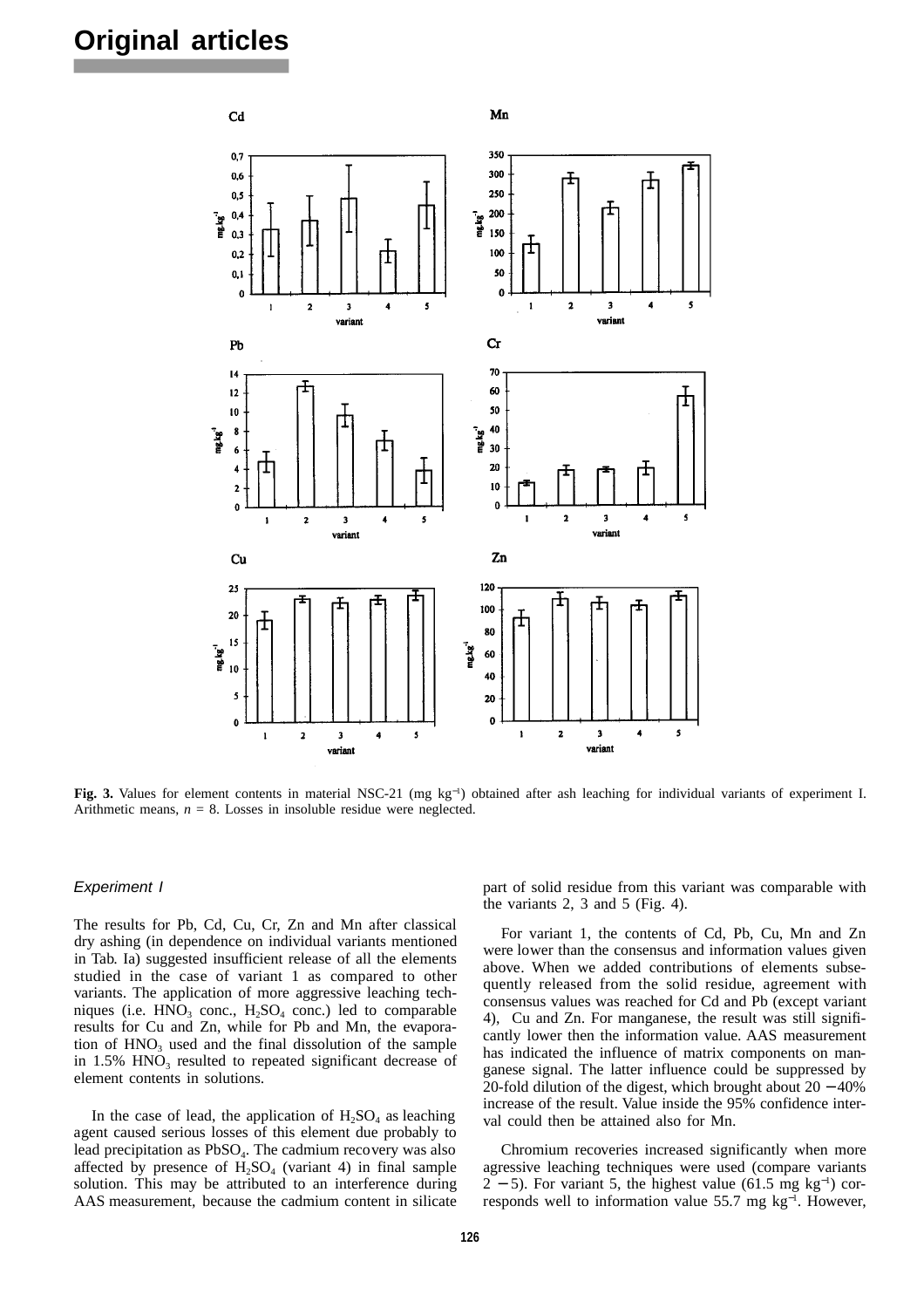

**Fig. 4.** Element contents in fraction released after ash leaching according to SOP-1 and after reaction of insoluble residue with a mixture of HF + HNO<sub>3</sub>; experiment I. Arithmetic means,  $n = 3$ . Mn and Zn in residue of variant 1 not determined.  $\blacksquare$  residue,  $\Box$  solution, **—** consensus/information value.

relatively high content of Cr was identified in the solid residue (13.3 mg kg<sup>−</sup><sup>1</sup> ) and total content calculated as the sum of these two values exceeded significantly the information value for total content of chromium in NSC-21 (see above). Repeated decomposition of the NSC-21 sample after this variant suggested decreasing of the chromium level after sixfold dilution of the sample solution before AAS measurement with both acetylene-air and acetylene-N<sub>2</sub>O flames (to 52.3 and 49.5 mg  $kg^{-1}$ , respectively). The last value of sum with the chromium content remaining in the solid residue corresponds to information value given above. On the contrary, the results of the repeated decomposition of NSC-21 after variants 1 − 4 increased by six-fold dilution of the sample solution so that the values vary in the range 21.1 – 33.4 mg kg<sup>−</sup><sup>1</sup> ( flame acetylene-air) and 28.4 − 39.1 mg  $kg^{-1}$  (flame acetylene-N<sub>2</sub>O). As compared to the information value for partially released, plant available chromium content (32.8 mg  $kg^{-1}$ ), the last values seem to be relevant in this case. The interference of matrix elements (variants 1 − 4) and the change of matrix compositions by

addition of strong acid  $(H_2SO_4)$  and/or high temperature during its evaporation is evident.

#### *Experiment II*

The results of Pb, Cd and Cr determinations are summarized in figure 5 and suggest conclusions similar to those of experiment I. Only after decomposition denoted as variant B (application of HF for decomposition of silicates) the results were in accordance with consensus and information values for NSC-21 sample, respectively. Wet ashing seems to be comparable with dry ashing techniques except lead (decreased value due to precipitation with  $H_2SO_4$ ). The application of HF for decomposition of this type of material for determination of total contents of trace elements seems to be necessary in accordance with soil type [8] and lake sediment [9]. From the group of the wet ashing methods, aqua regia has been proposed as suitable digestion mixture for compost samples [10].

Results of the variant C (dissolution of the ash in a larger volume of  $1.5\%$  HNO<sub>3</sub>) are similar as compared to the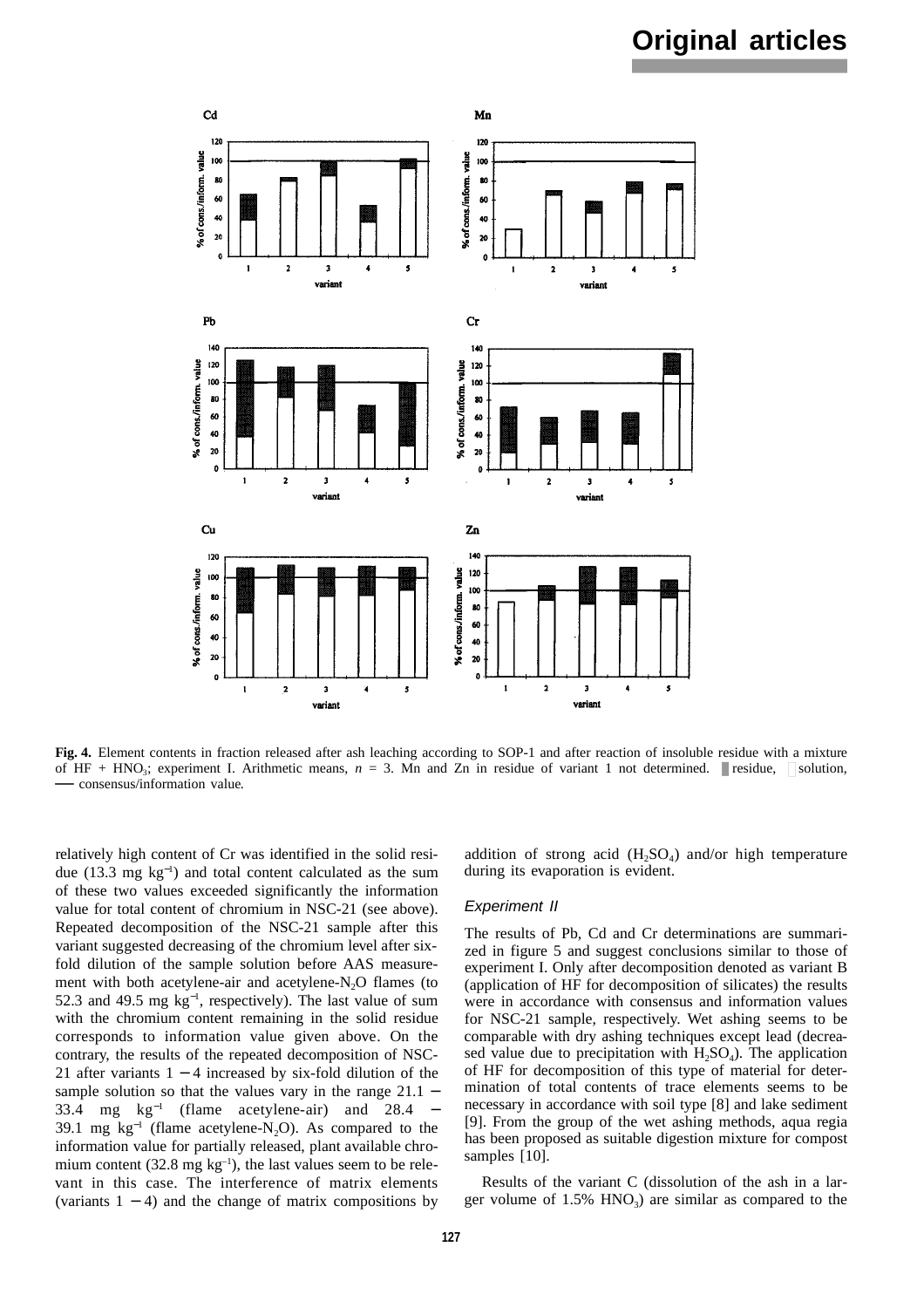

**Fig. 5.** Values for element contents in material NSC-21 (mg kg<sup>−</sup><sup>1</sup> ) obtained after ash leaching for individual variants of experiment II. Arithmetic means,  $n = 8$ . Cr in variant A was not determined.

results of the variant A (dissolution of the ash in a smaller volume of more concentrated HNO<sub>3</sub>, see above). Larger final volume of the digest in combination with lower mass of sample led to better dissolution of elements of interest as described in [11] for selected macroelements. In addition, this procedure permits to overcome the possible interferences during AAS measurement.

## **Discussion**

Surprising presence of  $CaCO<sub>3</sub>$  calcite in the silicious fraction of the plant ash clearly demonstrates that the efficiency of the ash leaching is at least partly complicated by the physical state of the ash and the difficulty of the leaching medium (diluted acid) to penetrate entirely into its matrix. Two factors can be considered here: (1) The physical state

of the ash depends to some extent on the details of the decomposition procedure; (2) mechanical disintegration of the ash prior to, or as a part of, the ash leaching step should further support the completeness of the analyte release from the residue. As we have demonstrated earlier, the removal of organic components of plant matrix when SOP-1 is used proceeds much faster than in the case of soft animal tissues (see e.g. Fig. 1 in Ref. [4]). Hence, we have modified the temperature-time regime for plant tissues so that we lowered the temperatures of the first three steps of charring from original 200, 260 and 320 °C to 170, 230 and 290 °C. Ash disintegration is strongly improved when ultrasonic mixing is applied during ash leaching. Ultrasonic mixing has not been used by us when we worked with the PDS-84 and PDS-85 plant materials. Its introduction in the second half of 1985 resulted in powerful increase in the efficiency of the analyte release from the plant ash and of good agreement with certified values in plant reference materials even in instances when HF was not applied.

Another possibility how to support the efficiency of the ash leaching step without the necessity to completely dissolve the residue is the increase of concentration of the leaching acid. While we did not need to use this in case of plant materials, it showed to be necessary for us in the case of other types of materials, namely animal meals and industrial compost. From the table I published in our review [1] it is obvious that this arrangement is quite popular in the literature even in case of plant and animal tissues. Also the procedure used in the ARS Beltsville, USDA, favours higher concentration of the acids ("the dried plant material... was placed in a muffle furnace at 460  $\degree$ C overnight (16 h); the ashes were then solubilized using conc.  $HNO<sub>3</sub>$  (1 mL), followed by 20% HCl (5 mL)" [12]). Increase of leaching acid concentration is sometimes further supported by elevating the temperature. According to our experience, in the case of plant materials ultrasonic mixing improves the efficiency of the ash leaching and neither higher acid concentration nor higher temperature are in most instances necessary.

Industrial compost and some of its components belong to the most difficult materials, obviously in connection with the high representation of mineral constituents, part of which only is formed by silicates. High concentrations of leaching acids seem to be a necessity here. Thus, in the case of compost Anderson [13] found by treatment of insoluble residues after HNO<sub>3</sub> extraction (H<sub>2</sub>SO<sub>4</sub> + dry ashing) the following increase of element contents: Cd 28%, Cr 25%, Mn 22%, Ni 20%, Co 9%, Zn 6%, while the concentrations of Cu and Pb decreased by 22 and 13%, respectively. There are different problems with different elements but chromium remains the most problematic one. Its determination is difficult even in biological material Brewer´s Yeast and complete dissolution of the residue in HF is necessary to achieve accurate analytical result.

#### **Conclusion**

Classical dry ashing can be used with advantage in analyses of a broad range of materials of biological origin. Risk of retention of part of the analytes in an insoluble residue can be strongly suppressed by adequate modifications of the steps of charring and, in particular, ash leaching. Ultrasonic mixing significantly increases the efficiency of the latter